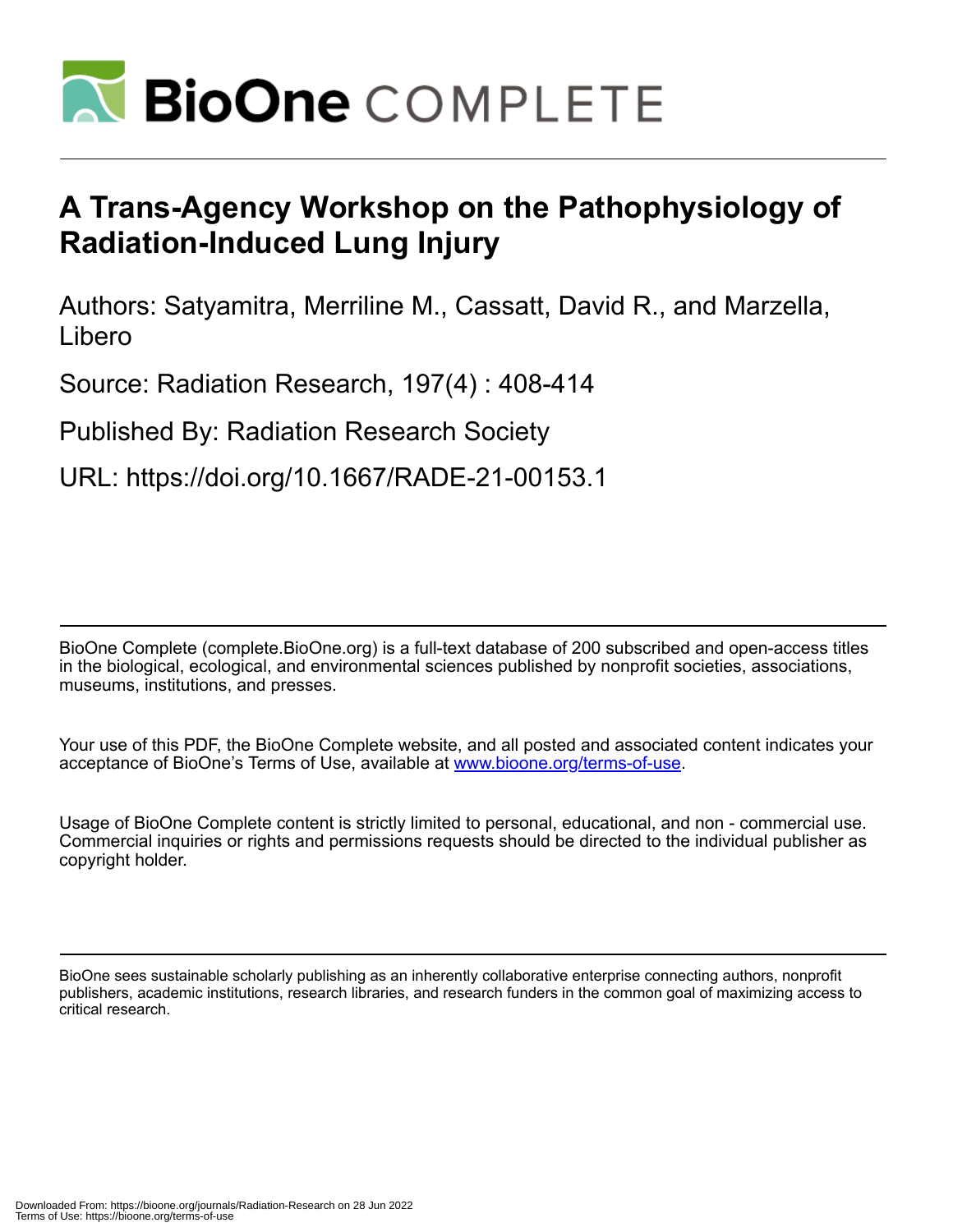# WORKSHOP COMMENTARY

# A Trans-Agency Workshop on the Pathophysiology of Radiation-Induced Lung Injury

Merriline M. Satyamitra,<sup>a,1</sup> David R. Cassatt<sup>a</sup> and Libero Marzella<sup>b</sup>

<sup>a</sup> Radiation and Nuclear Countermeasures Program (RNCP), Division of Allergy, Immunology and Transplantation (DAIT), National Institute of Allergy and Infectious Diseases (NIAID), National Institutes of Health (NIH), Rockville, Maryland; and <sup>b</sup> Division of Imaging and Radiation Medicine, Center for Drug Evaluation and Research (CDER), Food and Drug Administration (FDA), Silver Spring, Maryland

Satyamitra MM., Cassatt DR., Marzella L. Workshop Commentary: A Trans-Agency Workshop on the Pathophysiology of Radiation-Induced Lung Injury. Radiat Res. 197, 408–414 (2022).

As of January 2021, the U.S. Food and Drug Administration has approved four radiation exposure medical countermeasures (MCMs) to treat hematological acute effects, but no MCM is yet approved for radiation-induced lung injury (RILI). MCM approval for RILI and other subsyndromes utilizes the FDA Animal Efficacy Rule (Animal Rule), that requires demonstration of MCM efficacy in animal models with well-characterized pathophysiology, therefore, allowing translation to human use. A good animal model replicates the clinical condition and natural history of the disease, while allowing for studying the mechanism of action of the applied MCM and exhibiting clear benefits in terms of primary and secondary endpoints. However, there is much conversation regarding the advantages and limitations of individual models, and how to properly apply these models to demonstrate MCM efficacy. On March 20, 2019, the Radiation and Nuclear Countermeasures Program (RNCP) within the National Institute of Allergy and Infectious Diseases (NIAID), Food and Drug Administration (FDA), and the Biomedical Advanced Research and Development Authority (BARDA) sponsored a workshop to identify critical research gaps, discuss current clinical practices for different types of pulmonary diseases, and consider available animal models for RILI.  $\circ$  2022 by Radiation Research Society

# INTRODUCTION

X rays were discovered in 1895 and reports of radiationinduced lung injury (RILI) emerged as early as 1898 (1). RILI results from both an immediate cytotoxic injury to lung tissue and prolonged processes like inflammation and cellular signal transduction. Lung injury after irradiation occurs in five phases; the immediate acute phase, the latent phase, the pneumonitis phase (4–12 weeks postirradiation), intermediate phase, and finally, fibrosis (2). Pneumonitis is characterized by lymphoid and myeloid cell infiltration, with cough, chest pain, dyspnea and fever, and can resolve over time, while lung fibrosis is chronic, occurring months after exposure; and is accompanied by the remodeling of the extracellular matrix, activation of fibroblasts and buildup of collagen, resulting in reduced pulmonary function  $(3)$ .

Medical countermeasures (MCMs) development under the U.S. Food and Drug Administration (FDA) Animal Rule (4) is built on the foundation of animal models that can simulate expected clinical outcomes, including the understanding of the pathophysiology and progression of injury and recovery mechanisms. One limitation of the clinical experience or animal models, however, is that radiation exposure experienced in the clinic (thoracic or localized) or research facility does not recapitulate exposure to a largescale, inhomogeneous body exposure after a radiological/ nuclear incident. Research developing lung MCM has evolved from a whole-thorax lung injury (WTLI) model (5) to a ''top-up'' exposure protocol [total-body irradiation (TBI) coupled with an additional WTLI exposure] (6) and finally the partial-body irradiation (PBI) model in which 2.5–5% of the bone marrow is shielded (7), allowing for an even closer approximation to the expected human situation.

Given the danger of RILI after exposure during a radiological or nuclear public health emergency, the U.S. Government prioritized the development of treatments to counter the damaging effects of ionizing radiation. The National Institute of Allergy and Infectious Disease (NIAID), in collaboration with the U.S. Food and Drug Administration (FDA) and the Biomedical Advanced Research and Development Authority (BARDA) convened a two-day workshop entitled ''A Trans-Agency Workshop on the Pathophysiology of Radiation-Induced Lung Injury'' on March 20–21, 2019. In five sessions and one panel discussion, conference participants explored several aspects

<sup>&</sup>lt;sup>1</sup> Address for correspondence: DAIT, NIAID, NIH, 5601 Fishers Lane, Room 7A67, Bethesda, MD 20892; e-mail: Merriline. satyamitra@nih.gov.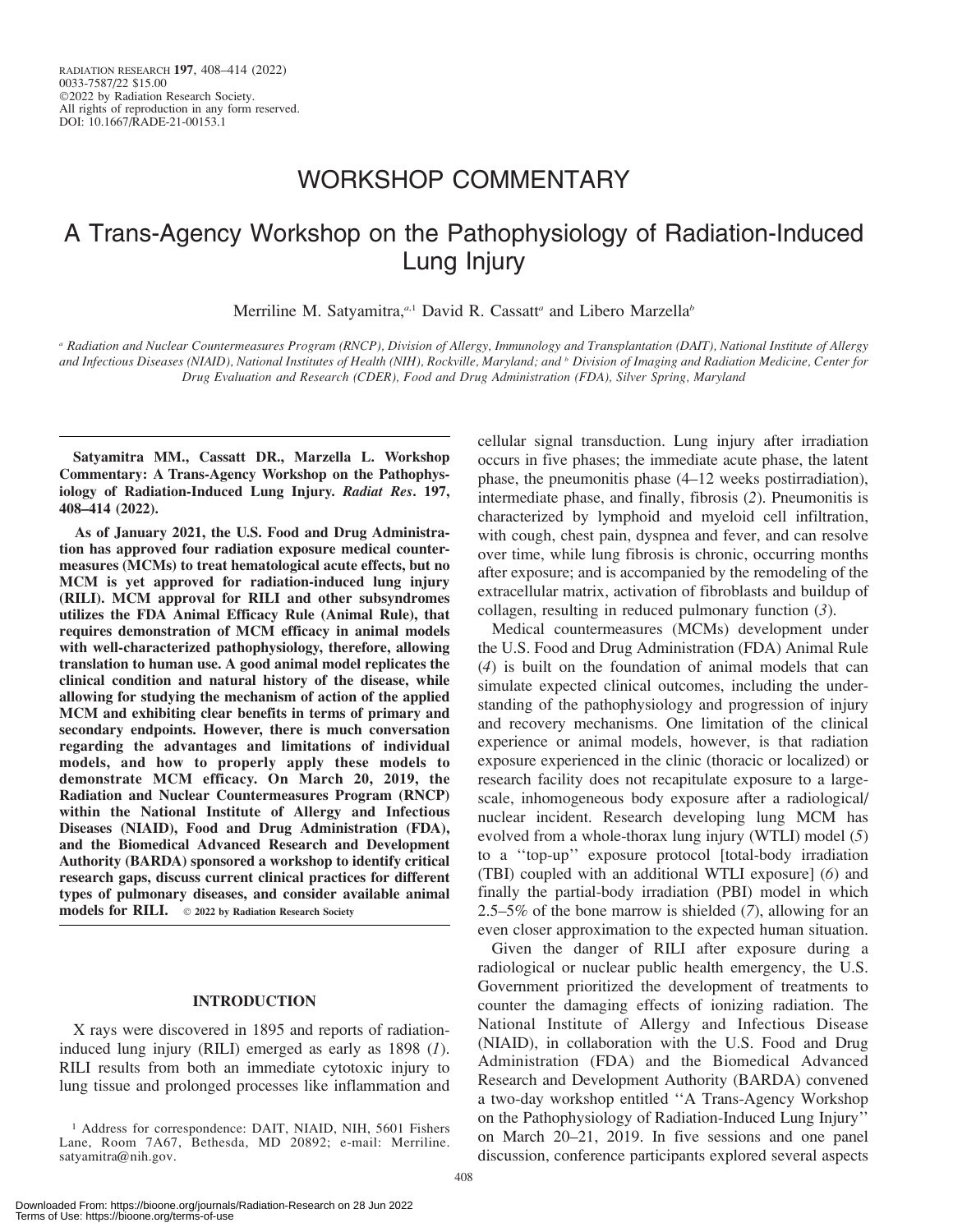of RILI, including pathophysiology, mechanism of action, current treatments, animal models, biomarkers of lung injury, and the regulatory landscape for MCMs (full meeting report available online at https://doi.org/10.1667/ RADE-21-00127.1).

# SESSION I

# Clinical Perspectives of Radiation-Induced Lung Injury

Based on the clinical approach to treating RILI, researchers can acquire insight into standard of care, discover novel therapeutic strategies, learn about diagnosis and medical management, as well as imaging techniques in the clinics that can be extended to refining the animal model for testing lung MCM efficacy. The current standard of care, for patients with radiation pneumonitis (RP) that typically manifests 4 to 12 weeks after therapy as dry cough, shortness of breath and fever, involves analgesia and prednisone-induced immunosuppression, supplemented by oxygen, pulmonary rehabilitation, or tyrosine kinase inhibitors. However, these interventions are not curative, and most patients with radiation pneumonitis develop chronic pulmonary fibrosis (8).

The development of animal models for RILI is hampered by inconsistencies in animal and lung responses to radiation according to strain, sex and age of the animal, and the site and mode of irradiation (9), but experimental approaches open new possibilities for therapeutic strategies. For instance, simvastatin protected WTLI-irradiated C5BL/6J mice against lung damage, increased levels of cytokines, proteins and inflammatory cells (10). Sphingosine 1 phosphate (S1P) receptor 1 activation reduced vascular leakage by reinforcing the vascular endothelial barrier  $(11)$ , while genomic analysis in preclinical models of RILI yielded novel intervention targets such as the protein coded by Gadd45a that regulates Akt or Nampt that encodes a Bcell maturation factor, that are both associated with the pathogenesis of acute respiratory distress syndrome.

Much can be inferred from actual radiological/nuclear incidents involving radioactive actinide isotopes; radioisotopes that are ingested are mostly coughed up or swallowed, but about 5% of the  $\leq$ 5 µm radionuclide particles measured in a nasal swab — the standard dose-estimation method reach the alveoli, where they can persist for  $\geq 100$  days. High-activity insoluble radionuclides can be removed from the lung by broncho alveolar lavage (BAL), with surfactants improving elimination. Radionuclide-specific decorporation therapy using an ion exchange resin and extracorporeal dialysis or chelator (e.g., diethylenetriaminepentaacetic acid, DTPA) requires continued use lasting several years to be effective at removing radionuclides from bone. Further, radiation-induced pneumonitis leads to heavy, edematous, bleeding lungs with septal thickening, interalveolar fibroblast proliferation, and lymphocytic infiltration, resulting in systemic inflammatory response syndrome and

ultimately multiple organ failure. Therefore, therapeutics to address these imbalances are urgently needed.

Quantitation of Lung Injury Using Imaging. The ideal imaging modality to evaluate MCM for RILI would yield quantitative data, and be predictive of human pathophysiology and therapeutic efficacy. The most widely available quantitative imaging modality is computed tomography (CT), which delivers high resolution and four-dimensional data  $(12)$ . Data generated by CT and other imaging modalities are analyzed densitometrically [monitoring of the density of a region of interest (ROI)] or volumetrically (monitoring of the volume of a ROI) and may be used to assess the severity of pulmonary fibrosis — the greater the density on imaging, the more severe the fibrosis, and correlate to lung function  $(13)$ . The reliability of any quantitative imaging modality is influenced by a host of factors related to the patient (e.g., variation in physiology and anatomy), means of acquisition (e.g., protocol, slice thickness, reconstruction), and measurement method (e.g., degree of automation, algorithm, software version).

# SESSION II

#### Regulatory Considerations for Drug Development for RILI

Sponsors of MCMs under development for RILI are encouraged to pursue FDA approval under the Animal Rule, which allows product development to proceed using adequate and well-controlled efficacy studies in appropriate animal models to establish that the MCM is likely to benefit humans (4). A nuclear detonation can result in compound injuries, that could include blast injury, blunt force trauma, hemorrhage, thermal burns, in addition to radiation exposure. Due to the complexity of the issue, it is prudent to first focus drug development on the isolated effects of radiation, rather than attempting to model complex exposure scenarios. Given the monumental difficulty in simulating a nuclear detonation, use of linear accelerator (LINAC) devices to model high dose irradiation in animals is recommended, with institutes establishing lethality curves in keeping with their in-house dose rate and applied filter, and to ensure dose accuracy using well-established dosimetry approaches.

Clinical Pharmacology Considerations for Products Developed for Radiation-Induced Lung Injury under the Animal Rule. In the absence of human efficacy trials, the selection of a human dosage for a novel RILI MCM is formulated based on a combination of animal research and pre-existing knowledge (4) using two main approaches: pharmacokinetics (PK) and pharmacodynamics (PD). The PK approach is applicable when: 1. The dose-response relationship has been established in animals; 2. Doseresponse has not yet been established in humans; and 3. Based on the drug's mechanism of action (MOA) that is comparable among species. Using the PK approach, a dose determination is made (drug absorption, metabolism, etc.) in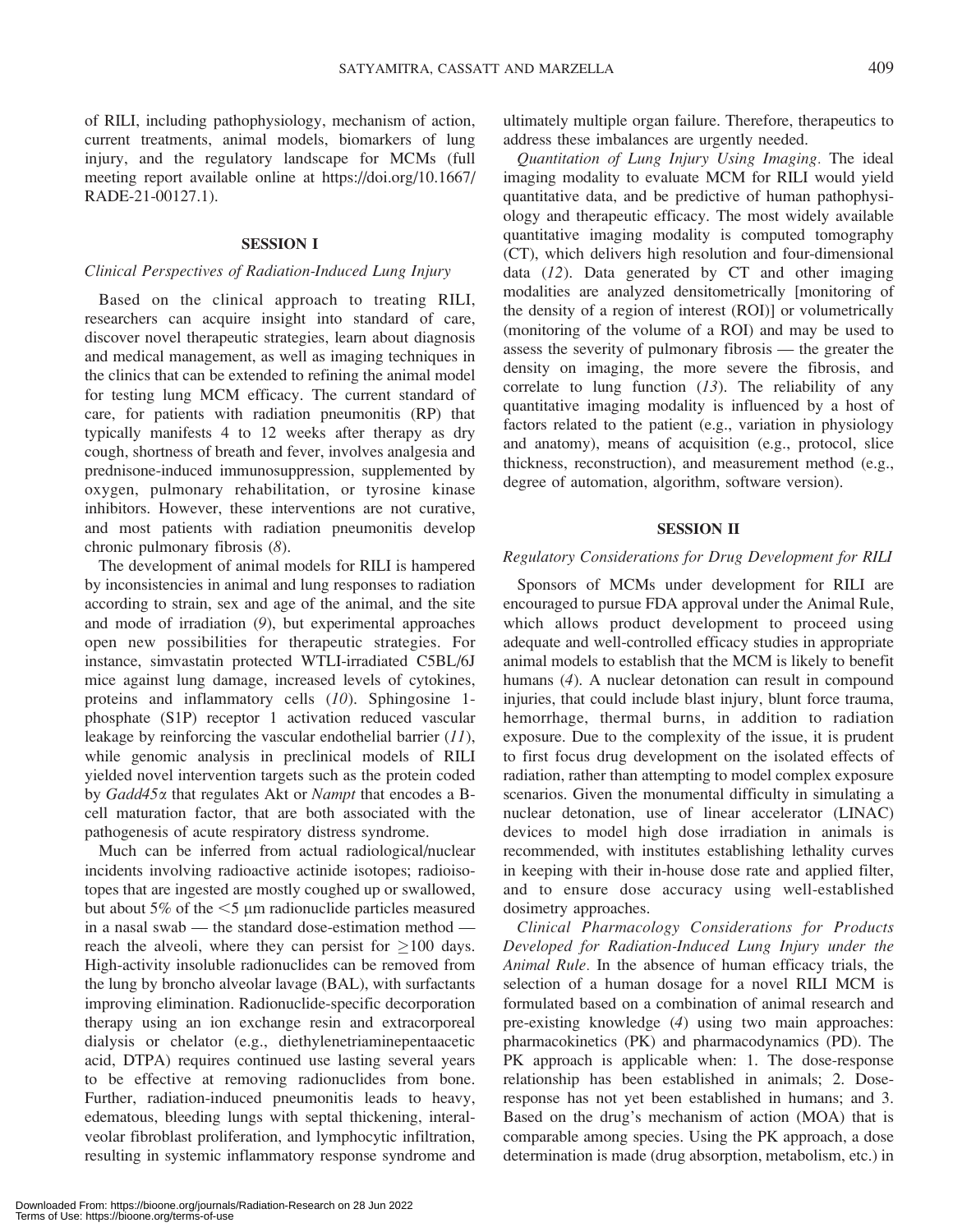both healthy and irradiated animals. Ideally, the dose for humans should be higher than the effective dose used in animals, to minimize the risk of delivering a sub-therapeutic dosage.

The PD approach is based on identification of a biological marker that corresponds to a desired clinical outcome and the drug's MOA. The human dose is estimated based on the dose that results in comparable PD marker alterations as achieved in the animal model. For example, in selecting a dose for pegfilgrastim (Neulasta®) for hematopoietic acute radiation syndrome (H-ARS) indication, the dose that significantly shortened the duration of neutropenia was chosen because the drug's MOA is known to directly increase neutrophils, and animal studies showed that shortening the duration of neutropenia (the PD marker) raised the probability of survival (the desired clinical outcome).

Nonclinical Considerations for Product Development Under the Animal Rule. Animal studies should always be conducted in accordance with the U.S. Animal Welfare Act and the Public Health Service (PHS) policy on the humane care and use of laboratory animals.<sup>1</sup> It is also important to note that Animal Rule applications are eligible for various forms of expedited FDA review such as fast track and priority review. While Good Clinical Practice (GCP) standards are not required for applications under the Animal Rule, data collected from animal studies will be held to the same standard of quality. Therefore, experiments should be well designed (i.e., controlled, randomized, blinded), should model the human condition closely, and data quality controls and assurances must be in place. Animal models should reflect the supportive care that irradiated humans would receive. Furthermore, animal studies of RILI should encompass the entire natural course of the disease, and model RILI as a complex multi-organ disease, rather than a disease of the lungs alone. PBI models represent the realworld evolution of the various radiation sub-syndromes of H-ARS and GI-ARS, followed by delayed disease of the lung and other organs. Due to challenges in developing NHP models, initially establishing dose efficacy, MOA endpoints and pulmonary function in small rodent models could be considered by the FDA. It is strongly recommended that the sponsors discuss animal models, and primary and secondary endpoints with the FDA early and often.

# Session III

# Animal Models

There are several challenges in developing animal models of lung injury: 1. Radiation-induced lung injuries are well above levels that cause fatal bone marrow injury; 2. The length of time between radiation exposure and mortality (the

model, which was ameliorated by medical management. Another difference is the late renal failure associated mortality in the PBI model. In irradiated juvenile and geriatric rats, juvenile rats were more susceptible to radiation-induced mortality, while older rats were resistant to pneumonitis, and lung-DEARE MCMs such as the angiotensin converting enzyme (ACE) inhibitor lisinopril attenuated pulmonary fibrosis (16).

NHP models of RILI. As with the rodent models, both WTLI and PBI have been studied in NHPs. Two important aspects of studies in larger animals are the potential for longitudinal blood draws allowing for minimally invasive monitoring, and the requirement for additional medical management, such as administration of dexamethasone to animals in respiratory distress. For WTLI NHP models, the institutional lethality curve for the female monkeys was similar to that of male animals conducted at different sites, with no significant difference in the lethal dose (LD) values <sup>1</sup> https://olaw.nih.gov/policies-laws/phs-policy.htm.  $(5, 17)$ . Supportive care, such as dexamethasone, reduced

accepted endpoint for studies under the FDA Animal Rule) may be many months; and 3. The animal injury and its medical management may not mimic the clinical experience.

Rodent models of lung-DEARE (Delayed Effects of Acute Radiation Exposure). Mouse studies demonstrated that different mouse strains have varied susceptibilities to pneumonitis and fibrosis (14): the C57BL/6J strain develop fibrotic lungs, with late pleural effusions; CBA/J mice develop pneumonitis and pleural effusions; while C57L/J mice develop early pneumonitis and late fibrosis, similar to the progression observed in humans. The radiation exposures that induce mortality in the latter strain are similar to doses resulting in mortality in humans and NHP WTLI models.

Secondary endpoints are crucial for understanding RILI progression and the potential efficacy of the MCM being tested. Some non-invasive lung parameters to monitor injury progression include lung density (CT scans), enhanced pause (Penh) to assess airway constriction, and assays for gene expression linked to tissue damage and repair pathways. While indicators of RILI such as increased lung mass, wet lung weights, and inflammation/collagen deposition are queried for model development, their use in injury progression is limited. For example, pleural effusions observed in CBA/J and C57BL/6J mice are not commonly seen in human RILI (14), however, in the C57L/J strain, progression and exposure thresholds of pneumonitis and fibrosis are similar to clinical observations.

Rats have also been extensively studied for RILI, using both WTLI and PBI models, with similar findings. Although WTLI does not represent the full spectrum multi-organ contribution to lung damage, mortality, and histological findings in the WTLI and PBI rat models are very similar with pneumonitis presenting as a function of both lung and heart injury  $(15)$ . The biggest difference in the two models is mortality in the first 21 days in the PBI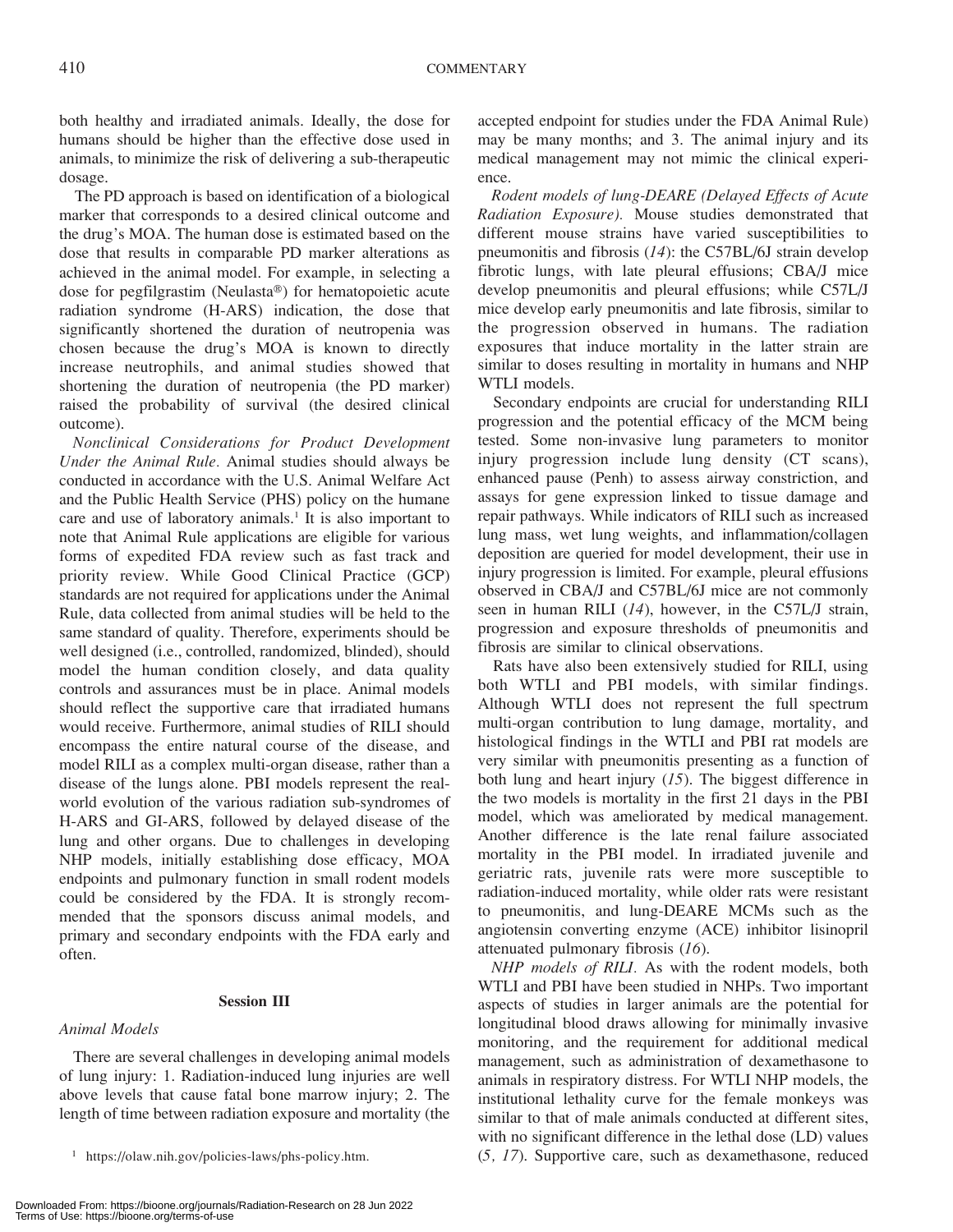respiratory distress, although this treatment was ineffective against severe tissue damage. Terminal tissue collection and histopathology findings in non-survivors was associated with a higher number of severe histopathological findings (17), and underscores the importance of secondary measurements for model refinement.

The NHP PBI/bone marrow (BM)-sparing model can differentiate between combined H-/GI-ARS, which occur within the first 50 days, and DEARE, characterized by lung, kidney and heart injury, which generally occurs after the 90 day latent period (7). Provision of supportive care allowed for sufficient animals to survive H-/GI-ARS yet demonstrated mortality from RILI (7). Non-invasive measurements of lung function, and histological examination at timed euthanasia points confirmed the progression of lung damage, and underscored similarities in lung injury irrespective of how much of the animal was shielded, suggesting that tissue damage outside of the lung may not have a great influence over lung injury (7).

Together, analyses of rodent and NHP RILI models indicate that both WTLI and PBI models allow for the contribution of other organ systems to lung injury, but PBI may be a closer approximation to a real life radiological/ nuclear exposure. Reproducibility among different sites using similar (irradiation, species) approaches is important, and facilities are encouraged to use standard dosimetry and robust dosage-determining methods. A combined approach of mortality dose-response relationship and non-invasive measurements such as CT scan, breathing rate observations, and oxygen saturation  $(SpO<sub>2</sub>)$  secondary endpoints allow for the tracking of disease progression and recovery. Comorbidities and age must be considered for advanced MCM development, although these studies are confounded due to longer lifespans of large mammals and lack of appropriate animal models for comorbidities.

#### SESSION IV

# Experiences from Current Drug Development for RILI

Some challenges to lung-DEARE MCM development are the lack of validated delayed injury models; modeling clinical standard of care such as administration of antibiotics and growth factors; inconsistent outcome of medical management in different species; trigger-to-treat criterion vs. scheduled treatments; and varied response of mouse strains to irradiation. Finally, the onus to demonstrate model relevance falls on the sponsors but given high mortality due to H- and GI-ARS after PBI, the likelihood of animals surviving to 180 days postirradiation in sufficient numbers to meet statistical significance is low. Advanced development in large animals under these conditions are further complicated by the current shortage of NHPs because of the COVID pandemic.<sup>2</sup>

Three lung-MCMs currently under development are AEOL 10150 (Aoelus Inc), Bio 300 (Humanetics Pharmaceuticals) and IPW-5371 (Innovation Pathway). Key discussions from these sponsors interactions with the FDA are summarized here. The FDA Division of Imaging and Radiation Medicine (FDA-DIRM) invites early and often communication and encourages MCMs to be tested in patients who may benefit from the product. It is imperative that drug sponsors should define a primary commercial indication at the onset such that clinical data in related conditions (e.g., patients receiving radiation therapy) will inform about MCM safety, drug dose equivalence, and possible outcome. FDA advised that medical management must reflect standard of care in the clinics (i.e., antibiotic treatment, GF administration etc.), MCM development should have well-powered efficacy studies in two species, and efficacy data from closely related clinical indications can be supportive. Furthermore, the FDA suggested that models that isolate lung injury (e.g., WTLI) do not simulate radiological disaster exposure and have limited utility; while WTLI and ''top-up'' models are acceptable in early proofof-concept studies, their use in pivotal studies in large mammals is not recommended. A model such as PBI/BM 5% would better suit the Animal Rule Requirement. There is a need to balance developing and refining animal models while advancing lung MCMs for approval. Sponsors should also address MOA, PD, and ensure bioavailability of the MCM at the intended route.

Development of Available Therapeutics for Analogous Pulmonary Conditions. Two pulmonary conditions analogous to RILI are idiopathic pulmonary fibrosis (IPF), and systemic sclerosis interstitial lung disease (SSc-ILD). MCMs approved for IPF treatment, development programs, regulatory considerations for these approvals, and insightful case examples of early and late phase products may provide potential MCMs for RILI. In both RILI and SSc-ILD, inflammation is prominent, with damage observable via CT (18). There are two drugs approved for treatment of IPF nintedanib and pirfenidone. Nintedanib is an inhibitor of the receptors for fibroblast growth factor, platelet-derived growth factor receptor, and vascular endothelial factor. Pirfenidone has anti-inflammatory and anti-fibrotic activity, and inhibits  $TGF\beta$  production and activity; pirfenidone reduced FVC decline compared to placebo control.<sup>3</sup> Following approval for IPF, these products are currently being tested in other pulmonary diseases such as progressive fibrosing  $ILD<sup>4</sup>$  and SSc-ILD.<sup>5</sup> Other products currently under development for IPF are Pamrevlumab, a human recombinant DNA-derived mAb that binds to connective tissue growth factor and has demonstrated efficacy in a WTLI mouse model of radiation fibrosis; autotaxin, an

<sup>2</sup> https://grants.nih.gov/grants/guide/notice-files/not-od-21-080. html.

<sup>3</sup> https://www.accessdata.fda.gov/drugsatfda\_docs/label/2017/ 022535s005lbl.pdf

<sup>4</sup> NCT02999178.

<sup>5</sup> NCT02597933.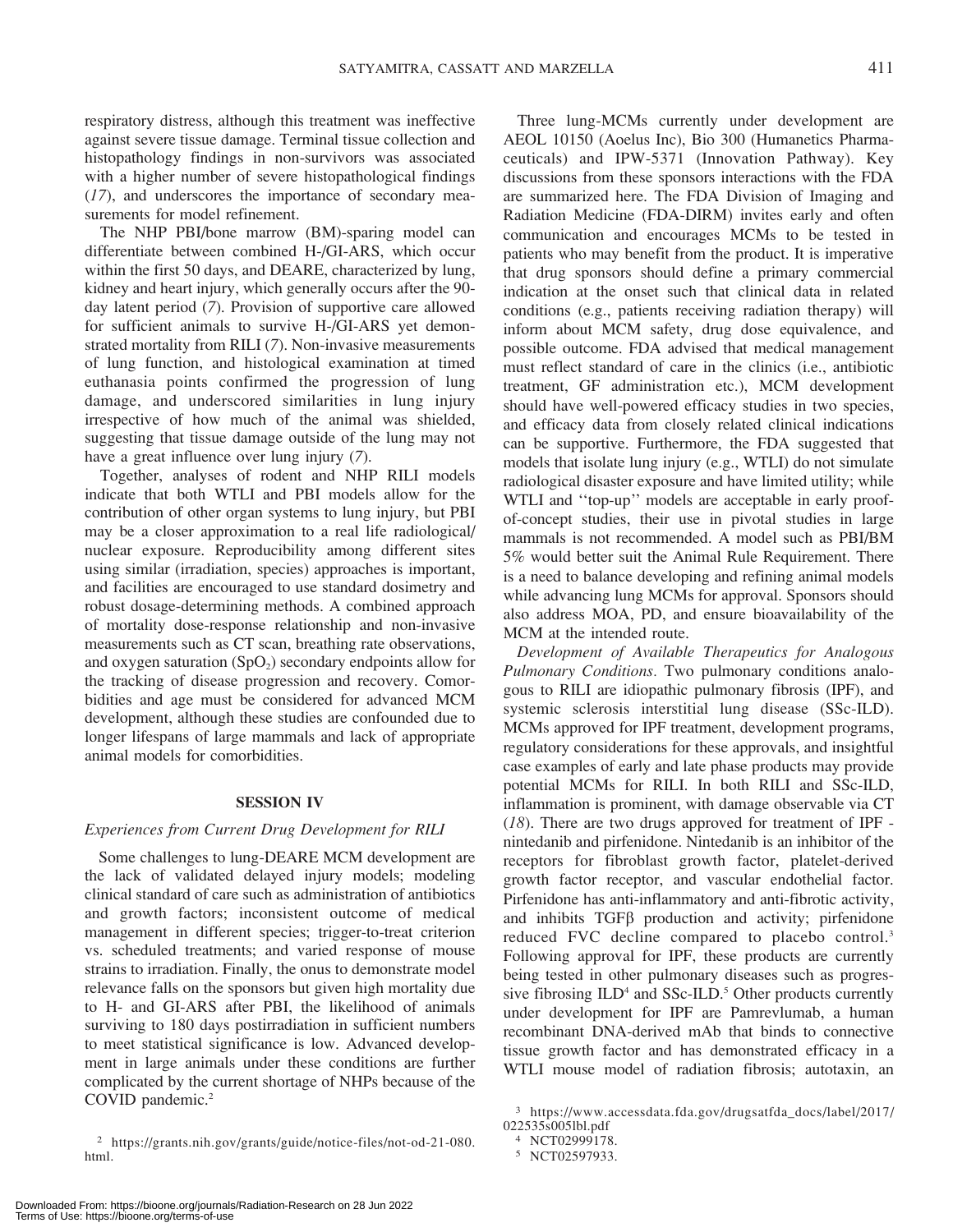enzyme that cleaves lysophosphatidylcholine (LPC) producing lysophosphatidate (LPA); serum amyloid P/pentraxin 2 (PTX2), which blocks monocyte differentiation to profibrotic macrophage, and diminishes bleomycin-induced pulmonary fibrosis; JNKi, a C-Jun N-terminal kinase (JNK) inhibitor that interrupts transcription of implicated pathogenic fibrosis genes; a TGF $\beta$  siRNA that targets TGF $\beta$ 1 mRNA and reduces the expression of TGFB protein; and angiotensin receptor II blockers such as losartan, which reduce fibrosis.

#### SESSION V

## Biomarkers of Lung Injury

Diagnostic, Predictive and Pharmacodynamic Biomarkers. A biomarker is a parameter associated with a disease/ injury that can be objectively measured and evaluated to track disease progression. Biomarkers may be applied in animal models as secondary endpoints, as triggers for intervention, and/or for selection of the minimum effective dose in humans (19); however, at the time of publication of this article, there are no FDA-qualified biomarkers for RILI. A biomarker of lung-DEARE would ideally enable early detection of pneumonitis and fibrosis, be measurable in a readily accessible biofluid, and serve as an indicator of tissue repair, which have been identified with BIO 300 in a mouse model of RILI (20). Of significance, the plasma level of three of the candidate biomarkers correlated with lung injury, was also observed in an irradiated NHP model and was predictive of survival at day 180 postirradiation. Given the presence of these candidate biomarkers in human plasma, these biomarkers are feasible for clinical use, pending establishing a relationship between plasma levels of the candidate biomarkers and clinical endpoints of RILI.

Biomarkers for Predicting Onset of Chronic Conditions after Exposure to Radiation. Circulating microRNAs (miRNAs) are stable in plasma and can be sampled by minimally invasive techniques, making them attractive biomarkers for lung-DEARE to identify radiation-exposed individuals who require treatment for chronic effects such as pneumonitis or pulmonary fibrosis. Further, the profile of miRNAs differs among tissues and cell types and can be used correlate to injuries in a tissue- or organ-specific manner. In NHPs, levels of six miRNAs in a panel measured at day 2 postirradiation were predictive of the development of neutropenia on day 6, and pulmonary fibrosis, as diagnosed by lung CT at day 60. Based on rodent and NHP data, the ability of candidate miRNAs to predict late pneumonitis and lung fibrosis was evaluated in adult patients receiving radiotherapy for lung cancer. The analysis strategy comprised identification of a  $\sim$ 20 miRNA with the greatest predictive power and evaluation of significance for the chosen outcome of interest using logistic regression models (21) in normal humans. The

utility of these biomarkers is evident by the strong correlation of the levels of the miRNA biomarkers in the NHP and in irradiated patients, and the potential to identify exposed patients, enabling intervention to reduce the morbidity and mortality rate.

Evidential and Validation Considerations on Qualifying Imaging Biomarkers. The NIAID-FDA Biomarker Definitions Working Group has established a compendium of harmonized terminology know as BEST (Biomarkers, EndpointS and other Tools) to facilitate biomarker development and application. Under the FDA Animal Rule, biomarkers (molecular, histologic, radiographic, or physiologic) alone should not be used as endpoints to establish efficacy (4). FDA has also published a template for a letter of intent to the Agency, a Framework for Defining Evidentiary Criteria for Biomarker Qualification (22), a draft guidance on Biomarker Qualification: Evidentiary Framework (23), to provide the conceptual framework described in Section 3011 of the Twenty-First Century Cures Act, entitled ''Qualification of Drug Development Tools.'' The process for biomarker development involves three stages: the letter of intent, the qualification plan, and the full qualification package. The sponsor is required to outline the biological rationale, provide data to support the biomarker's analytical performance and its clinical validation.

### SESSION VI

# Panel Discussion/Summary

Panel discussion between experts from academia, corporate partners, FDA, BARDA and NIAID, and the audience focused on major scientific questions in the field of RILI and sought consensus on a path forward for future research.

How can We Standardize an Animal Model that Mimics the Clinical Condition? Panelists and audience agreed on the necessity of generating an accepted standardized model that would enable sponsors to streamline and develop MCMs more effectively for RILI. The desired outcome is a model of disease that is standardized and reproducible between laboratories in terms of the time course of the disease, and the physiological impact of changes that occur at the level of the lung. Given the large variability of the course of disease between animal species, and interindividual variations, would it be feasible to use a single standardized model? The overall goal is to arrive upon a model that exhibits the features of the disease that the scientific community agrees are critical to understanding RILI (e.g., fibrosis, pneumonitis).

Another aspect of model development is the medical management of the irradiated organisms and its relevance to the standard of care used in the clinics, such as steroid treatment. While the anti-inflammatory effect of steroids is not completely understood, steroid treatment extends the duration of drug studies by prolonging survival and allows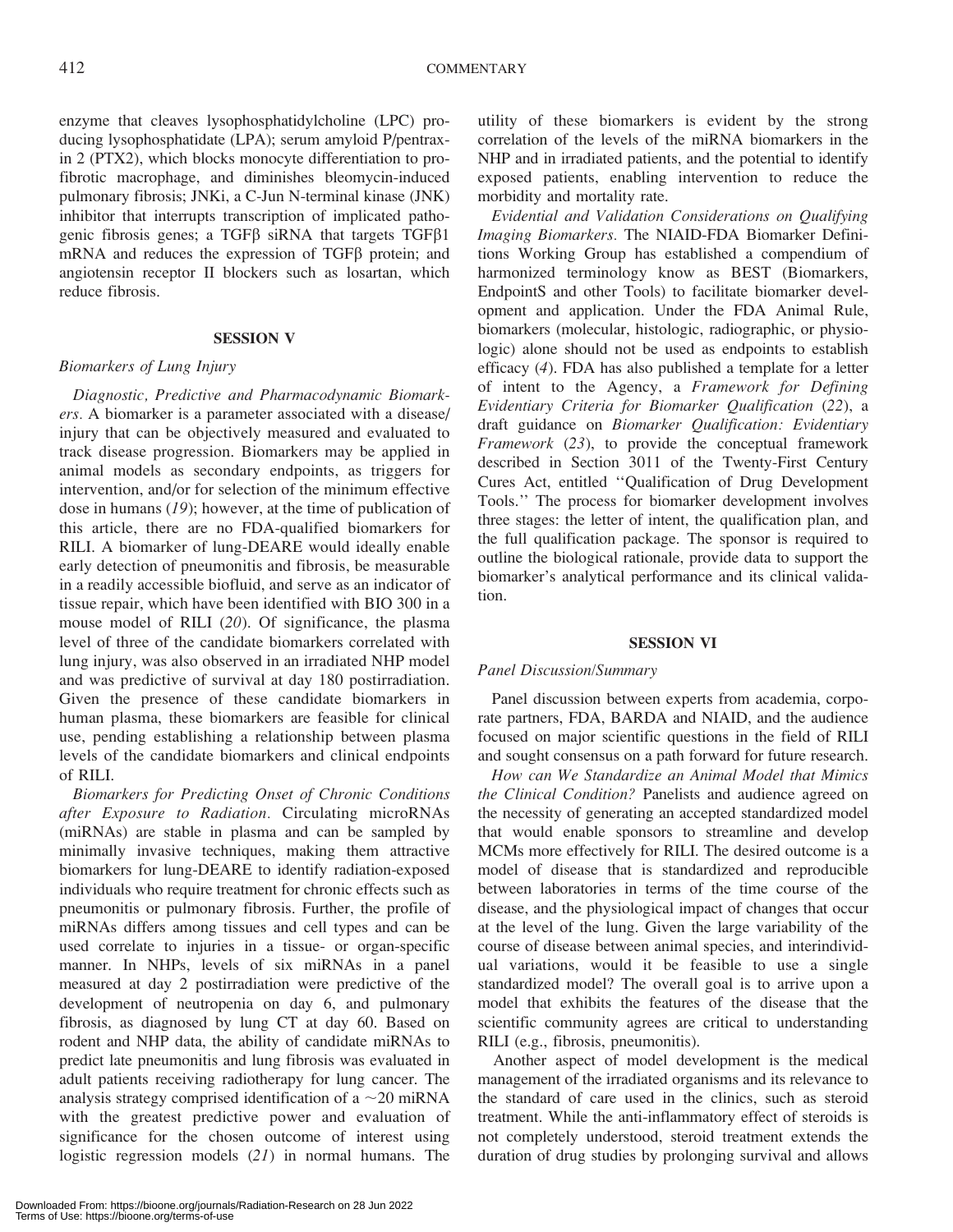the characterizing of the natural course of the disease, and treatment arms with and without steroid should be included in large animal models.

What Quantitative Measurements of Lung Function/ Anatomy can be Used as Efficacy Endpoints? Regarding PD biomarkers it is recommended that researchers identify the stage of the developmental and regulatory process they are in before determining study design for identifying/ selecting biomarkers for drug dose selection. For example, humans suffering from RILI exhibit inflammation, fibrosis, and radiologic indicators that can be used to assess disease severity; these measures of pulmonary function in animals could be used as endpoints for assessing drug efficacy.

All Models are Wrong... What Animal Models are Useful? Despite the inherent uncertainty of models, they are useful tools for predicting the outcome of an event provided the model is carefully tailored to the hypothesis it is intended to address. FDA provided advice on the validity of using PBI to model lung injury in humans, explaining that researchers have used a variety of partial shielding models for small animals, but guidance is less clear for NHP studies, given the serious complications from GI and hematologic injuries. For both RILI and other radiation subsyndromes, the goal is to develop a model that reliably presents all of the relevant factors involved in the human condition. Currently, the aim is to standardize a PBI model that includes multi-organ injury for small rodents and refine further prior to moving into NHPs. An approximate 5% bone marrow sparing PBI model in NHPs (2.5% in mice) is valuable because it allows scientists to evaluate the effect of a product in addressing multi-organ injury.

#### **CONCLUSION**

There are several important concepts that should be taken from the presentations and meeting discussions: 1. Sponsors should tailor their models to align with clinical experience; 2. Rodent animal models that use focal irradiation (e.g., WTLI) may be useful for exploratory studies, but the adequate and well-controlled studies to support licensure will need to include irradiation to multiple organs; 3. Refinement of small and large PBI models and consideration of other aspects of medical management and radiation exposure are critical for MCM development; 4. Use of steroids is an open question, but their use should be temporary, tapered, and indicated by pre-determined trigger; and 5. use of pulmonary function measurements, and relevant biomarkers to predict outcome of RILI and recovery is encouraged.

#### ACKNOWLEDGMENTS

We thank RNCP, NIAID colleagues (Andrea DiCarlo, Carmen Rios, Brynn Hollingsworth, Paul Price, Lanyn Taliaferro and Thomas Winters) for their critical review of the manuscript prior to submission. This article reflects the views of the authors and should not be construed to represent NIH or FDA's views or policies.

Received: August 3, 2021; accepted: October 18, 2021; published online: October 29, 2021

#### REFERENCES

- 1. Bergonié J-A, Teissier J, Congrès pour l'étude de la t, editors. Rapport sur l'action des Rayons X sur la Tuberculose: Congrès de la Tuberculose (Paris, août 1898)1898.
- 2. Giuranno L, Ient J, De Ruysscher D, Vooijs MA. Radiationinduced lung injury (RILI). Front Oncol. 2019;9:877.
- 3. Rajan Radha R, Chandrasekharan G. Pulmonary injury associated with radiation therapy - Assessment, complications and therapeutic targets. Biomed Pharmacother. 2017;89:1092-104.
- 4. U.S. Department of Health and Human Services: US Food and Drug Administration. Guidance for industry: Product development under the Animal Rule 2015 12/7/17. Available from: https:// www.fda.gov/downloads/drugs/guidances/ucm399217.pdf.
- 5. Garofalo M, Bennett A, Farese AM, Harper J, Ward A, Taylor-Howell C, et al. The delayed pulmonary syndrome following acute high-dose irradiation: a rhesus macaque model. Health Phys. 2014;106(1):56-72.
- 6. Williams JP, Jackson IL, Shah JR, Czarniecki CW, Maidment BW, DiCarlo AL. Animal models and medical countermeasures development for radiation-induced lung damage: report from an NIAID Workshop. Radiat Res. 2012;177(5):e0025-39.
- 7. MacVittie TJ, Farese AM, Parker GA, Bennett AW, Jackson WE, 3rd. Acute radiation-induced lung injury in the non-human primate: A review and comparison of mortality and co-morbidities using models of partial-body irradiation with marginal bone marrow sparing and whole thorax lung irradiation. Health Phys. 2020;119(5):559-87.
- 8. Lederer DJ, Martinez FJ. Idiopathic pulmonary fibrosis. N Engl J Med. 2018;378(19):1811-23.
- 9. Jackson IL, Vujaskovic Z, Down JD. A further comparison of pathologies after thoracic irradiation among different mouse strains: finding the best preclinical model for evaluating therapies directed against radiation-induced lung damage. Radiat Res. 2011;175(4):510-18.
- 10. Mathew B, Huang Y, Jacobson JR, Berdyshev E, Gerhold LM, Wang T, et al. Simvastatin attenuates radiation-induced murine lung injury and dysregulated lung gene expression. Am J Respir Cell Mol Biol. 2011;44(3):415-22.
- 11. Garcia JG, Liu F, Verin AD, Birukova A, Dechert MA, Gerthoffer WT, et al. Sphingosine 1-phosphate promotes endothelial cell barrier integrity by Edg-dependent cytoskeletal rearrangement. J Clin Invest. 2001;108(5):689-701.
- 12. Jacob J, Bartholmai BJ, Rajagopalan S, Kokosi M, Nair A, Karwoski R, et al. Automated quantitative computed tomography versus visual computed tomography scoring in idiopathic pulmonary fibrosis: validation against pulmonary function. J Thorac Imaging. 2016;31(5):304-11.
- 13. Brennan D, Schubert L, Diot Q, Castillo R, Castillo E, Guerrero T, et al. Clinical validation of 4-dimensional computed tomography ventilation with pulmonary function test data. Int J Radiat Oncol Biol Phys. 2015;92(2):423-9.
- 14. Dabjan MB, Buck CM, Jackson IL, Vujaskovic Z, Marples B, Down JD. A survey of changing trends in modelling radiation lung injury in mice: bringing out the good, the bad, and the uncertain. Lab Invest. 2016;96(9):936-49.
- 15. Medhora M, Gao F, Glisch C, Narayanan J, Sharma A, Harmann LM, et al. Whole-thorax irradiation induces hypoxic respiratory failure, pleural effusions and cardiac remodeling. J Radiat Res. 2015;56(2):248-60.
- 16. Medhora M, Gao F, Gasperetti T, Narayanan J, Khan AH, Jacobs ER, et al. Delayed effects of acute radiation exposure (DEARE) in